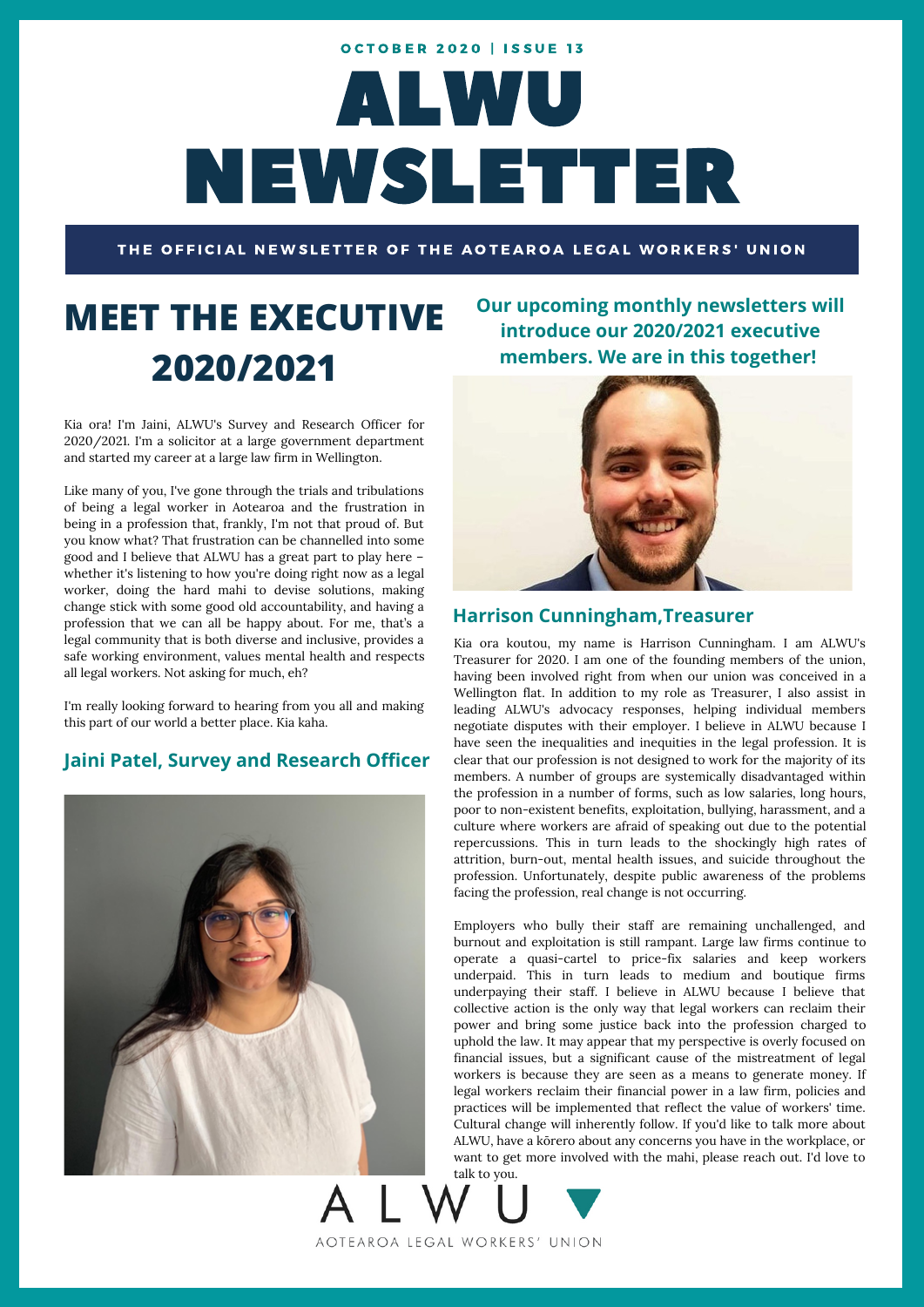# **A CALL FOR DIVERSTY**

## **ON THE NEW ZEALAND LAWYERS AND CONVEYANCERS DISCIPLINARY TRIBUNAL**

**ALWU was formed to ensure greater transparency and accountability in the legal profession.** ALWU has recently responded to the Law Society's failure to uphold proper standards. The following decisions were of note:

First - in 2019, a former partner at a New Zealand law firm was censured and fined for sexual harassment of two employees. The partner was given name suppression. "Mr X" had pinched a woman's bottom twice (leaving a bruise), propositioned employees, and grabbed a woman's wrist, forcibly squeezed her hand against his groin and told her "this is for you". The Standards Committee decided a charge of misconduct before the New Zealand Lawyers and Conveyancers Disciplinary Tribunal was not justified.

Second - this year, on 2 September 2020, Richard Harker retained his right to continue to practice by the New Zealand Lawyers and Conveyancers Disciplinary Tribunal, subject to conditions (those conditions being that he will not be in the presence of any person under the age of 16 except in the physical presence of another lawyer). Mr Harker was convicted in December 2017 in the Hamilton District Court of two charges of committing an indecent act. This related to two separate occasions upon which Mr Harker watched, followed and then touched the bottoms of two boys aged 10 and 12 respectively.

Third - ALWU understands that the alleged perpetrator of sexual assaults against women employees at Russell McVeagh in 2016 (where he was partner at the time) is still registered as a practicing barrister. This means, nearly five years after the alleged misconduct, the Law Society either has not conducted a disciplinary hearing or it has and has not found misconduct worthy of being struck off. This also highlights the enduring problems of lack of transparency, extreme secrecy, and absence of any accountability in the Law Society's disciplinary processes.

### **If sexual harassment only deserves a censure and a fine, what will get a lawyer struck off?**

The following cases show when a Standards Committee or Tribunal has struck a lawyer off the roll of barristers and solicitors:

- Richard Woodhouse (2017) failed to return money to an overseas client held in the trust account. Struck off for misappropriating trust money.
- Ian Hay (2018) was struck off the roll for disgraceful conduct. Mr Hay guaranteed a \$200,000 loan and failed to repay the money, instead used it to pay off his own debts.
- Timothy Slack (2018) was struck off the roll as he was charged in the High Court for serious fraud.
- Frederick Baker (2018) was struck off the roll for using client funds from his firm's trust account to pay debts owed by the firm. He also failed to maintain required trust account records.

### **ALWU's recommendation:**

The above cases show that the regulatory system of the legal profession is disproportionately focused on financial conduct. The Law Society is clearly ill-equipped to deal with issues of sexual harassment and assault. When a lawyer is charged and convicted of such conduct in a New Zealand Court in circumstances where the legal profession's threshold of misconduct is lower than the criminal standard this reveals evidence of a system in need of repair.

ALWU understands the Law Society has a key role as the legal profession's regulator. This is about accountability and trust with legal workers' clients, but also with one another. One way to create change and have the regulator better reflect legal workers' standards and expectations would be to have more diverse thinkers around a Standards Committee table.

An appropriate first step would be to change the rules so that practitioners with one year or more of PQE may sit on a Standards Committee and Tribunal. ALWU further submits that at least one lawyer on a Standards Committee or Tribunal must be a junior lawyer, with less than 5 years PQE.

ALWU is passionate about creating change and driving towards a better profession we can all be proud of. This can only be achieved if appropriate standards are upheld and sexual harassment and assaults properly disciplined. Younger legal workers sitting on a Standards Committees and Tribunals would allow greater diversity within the regulatory body. This would lead to more just outcomes that reflect the voices of our profession and would be a step towards a more inclusive and fair profession.

AOTEAROA LEGAL WORKERS' UNION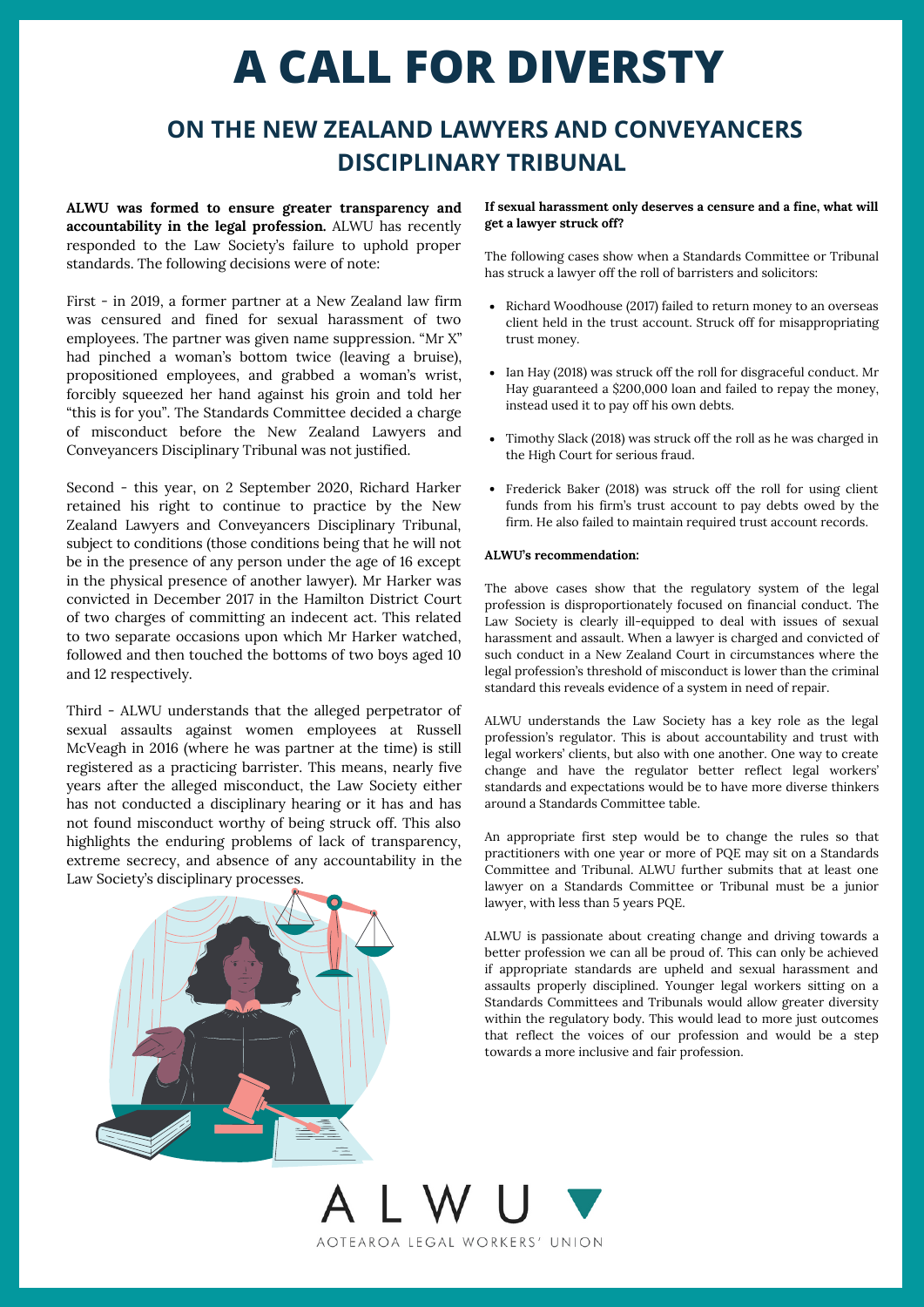## **A QUICK GUIDE ON THE ALWU DUES CONSULTATION PROPOSAL**

On 26 October 2020, the ALWU Executive set out its proposal on dues and encouraged members to vote on the proposal. If a majority of voting members vote to implement dues, as a member of ALWU you will be required to pay dues. It is therefore essential that you engage with this consultation process.

The Executive considers that the introduction of dues to start in 2021 is an essential part of ALWU's ongoing work and growth. You, as ALWU's membership, are telling your Executive that you want two things; collective agreements and guaranteed representation. Dues will help us achieve this.

Basically, dues are membership fees that union members pay to the union in exchange for all the benefits that union membership brings. Dues are how unions are funded, and how they are able to function.

ALWU was created in May 2019. In that time, it has grown to over 900 members from all around Aotearoa, and at every level of the legal profession. ALWU's mission is to work collaboratively to improve the legal profession for all legal workers.

We propose a staggered flat-fee option as set out in the table below. We consider that this option best balances fairness between lower and higher salaries, while enabling ALWU to receive necessary funding. The dues amounts reflect gross annual salary, and would be prorated for part time and waged members.

| <b>ALWU Executive Proposed Dues Structure</b> |                            |                         |                    |
|-----------------------------------------------|----------------------------|-------------------------|--------------------|
|                                               | Band   Annual salary/wages | <b>Fortnightly dues</b> | <b>Annual dues</b> |
| 1.                                            | Less than \$80,000         | \$10                    | \$260              |
| 2.                                            | More than \$80,001         | \$12.5                  | <b>\$325</b>       |

The founding Executive decided not to introduce dues for the first year, as the goal was to ensure ALWU grew as much as possible, and that anyone who wanted to find out what the union was about could join. That goal has been achieved.

We are welcoming members to complete the consultation survey and to express their thoughts about dues. A dues structure will then be formally proposed in advance, and will be voted on at the AGM. If that proposal passes, dues will be implemented from that point.

Please email contact@alwu.org.nz if you would like to receive a copy of the proposal and to express your thoughts.

## **MEME CORNER**

**Some comic solidarity to provide relief from the strain of collective action.**

Our firm has good work life balance and values diversity

## (i) Official sources stated that is false and misleading

2:36 PM · 18 Nov 20 · Twitter Web App

13 Likes



**HAVE YOU CHANGED YOUR LEGAL WORKPLACE RECENTLY? IF YES, please remember to update your records by emailing membership@alwu.org.nz with your new details! This helps ALWU keep accurate records which is essential for advocacy and representational purposes.**

AOTEAROA LEGAL WORKERS' UNION